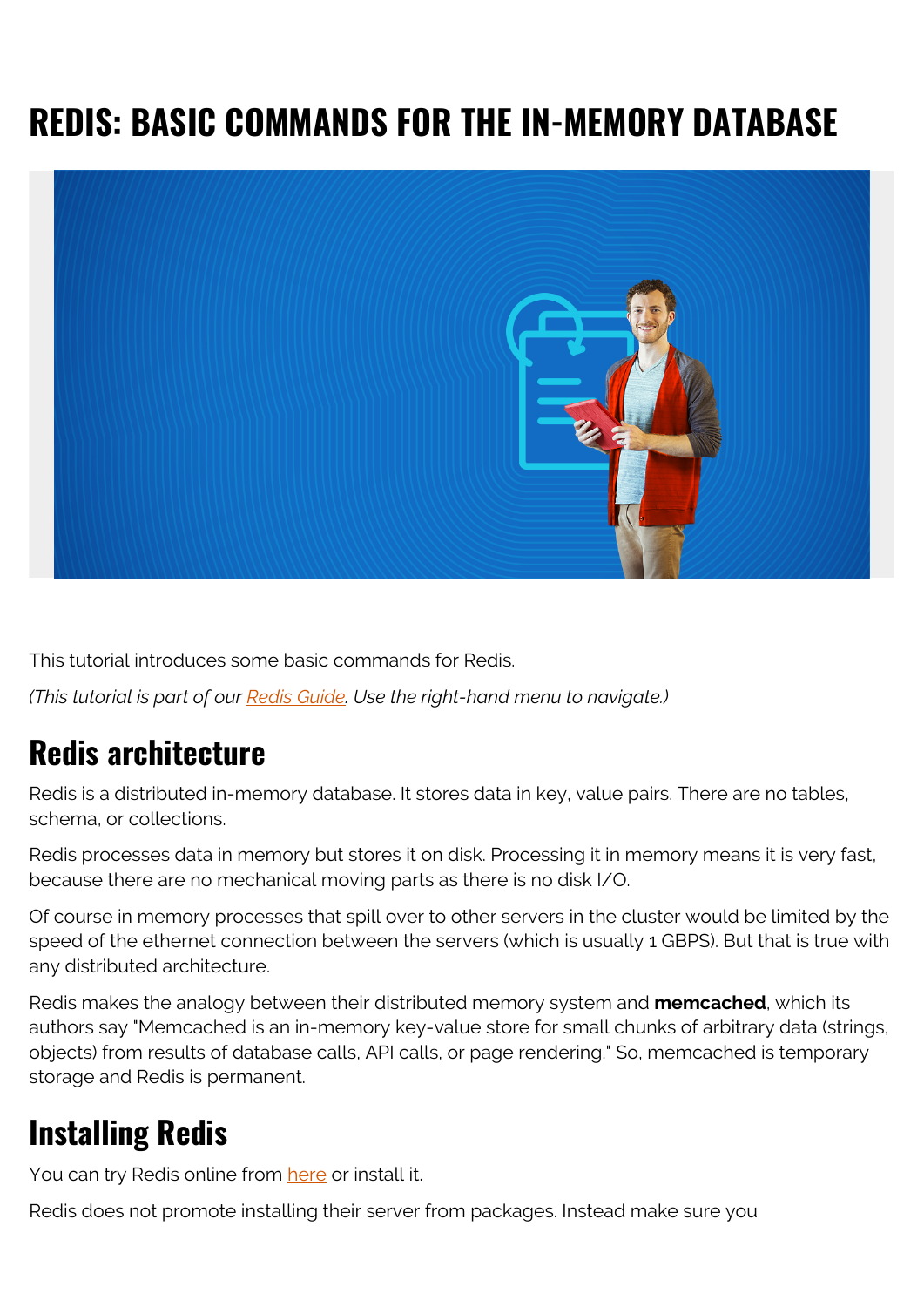have installed build-essential, so that you can compile code, then [download from source](https://redis.io/download) then issue this command to compile the code:

#### make

if you have any problems look [here](https://github.com/antirez/redis).

Now, start it:

```
src/redis-server
```
open the command line interface (cli):

src/redis-cli

### **Add key->Value pairs**

Add a key value pair then retrieve it. Here the key is **walker** and the value is **walker**.

```
set walker "walker"
OK
127.0.0.1:6379> get walker
"walker"
```
Redis will let you add to numeric values using the incr function. The function is atomic meaning it will work even when two people are adding to the same key at the same time.

set age 10 OK 127.0.0.1:6379> incr age (integer) 11

### **Lists**

Lists are a data structure that contains lists of items. The items are stored in the order you add them.

```
rpush students "walker" "stephen" "ellen"
(integer) 3
```
You can remove the right-most element by popping it from the list:

rpop students "ellen"

Now look at the list. First we need to get the length so that we can list then as the lrange function requires that you tell it where to stop. List commands start with **l** while set commands start with **s**. The first element is 0.

llen students (integer) 2lrange students 0 1 1) "walker" 2) "stephen"